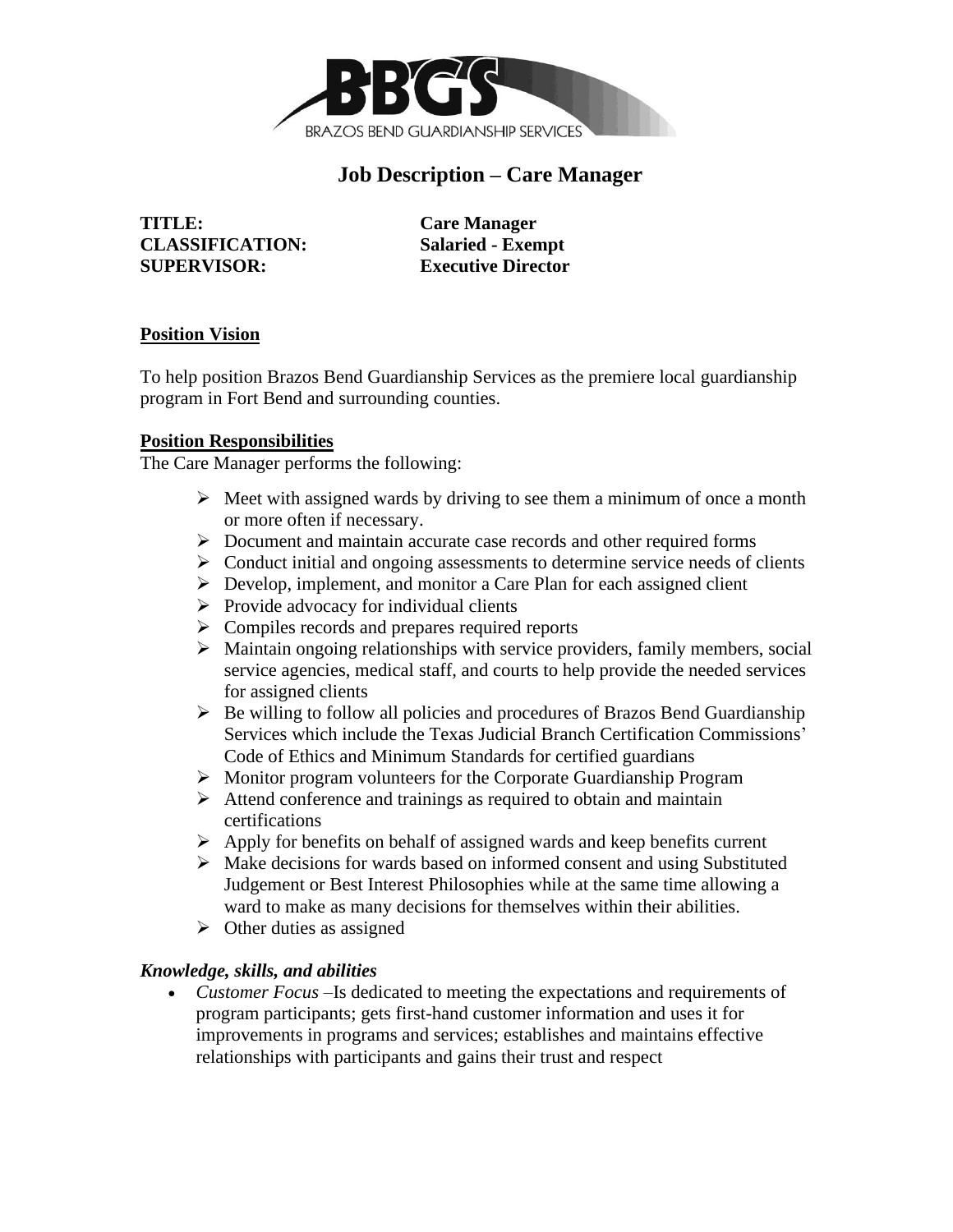- *Interpersonal sense* Relates to all kinds of people, builds appropriate rapport, listens, builds constructive and effective relationships, uses diplomacy and tact, and values people, can diffuse even high-tension situations comfortably.
- *Priority Setting* Spends his/her time and the time of others on what's important; quickly zeros in on the critical few and puts the trivial many aside; can quickly sense what will help or hinder accomplishing a goal; eliminates roadblocks; creates focus.
- *Compassion* Genuinely cares about people; is available and ready to help; demonstrates real empathy with the joy and pains of others.
- *Problem Solving* Solves difficult problems with effective solutions and is reourceful; asks good questions and probes all fruitful sources for answers; can see underlying or hidden problems and patterns; is excellent at honest analysis; looks beyond the obvious and doesn't stop at the first answers.
- *Understanding others*  Listens carefully to understand various points of view, whether he/she agrees; suspends judgment until others have had their say; can clearly state opposing views of others even if he/she doesn't accept them; accepts diversity in others; can predict what others will say or do across different situations.
- *Detail Oriented/Organized* Able to accurately obtain and record the needed information for program participants as they are coming into the program and when they have been accepted into the program. Accurately
- *Communication skills-*Must have strong oral and written communication skills

# *Proficiency in the use of computers for:*

- Word processing
- E-mail
- Internet
- Web based case records

# **Qualifications**

# **Education**

- Bachelor's degree in social services or related field required.
- Obtain state guardianship certification to be able to serve as legal guardian for assigned wards

# **Experience**

One year of experience in a social service setting is preferred. Preference is given to those who have experience working with adults in settings such as: Mental Health, Intellectual Disabilities, hospitals, nursing homes, or Adult Protective Services